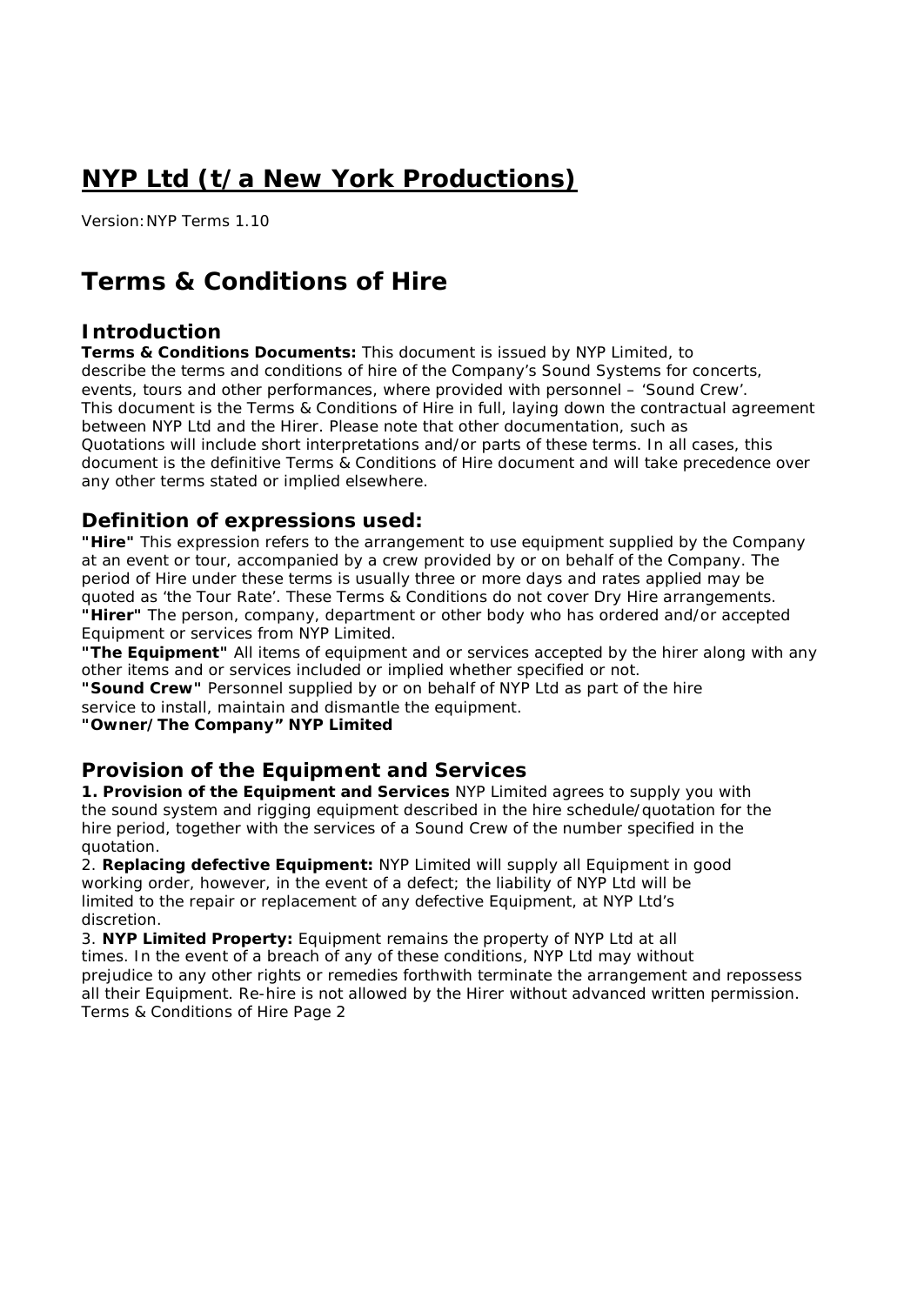## **Principal Exclusions:**

4. Unless explicitly stated in writing in the quotation, the following are excluded from the hire provision:

4.1. Taxes including Value Added Tax (VAT)

4.2. **Equipment** (other than shown in the hire schedule/quotation) including risers, sets, scaffolding, flooring, staging equipment, fork lifts or other transportation equipment.

4.3. **Rigging of Flying Points** ie the task of attaching motor chain hooks to the supporting fabric

#### 4.4. **Locally-booked or venue equipment**

4.5. **Local Crew Personnel** (other than the NYP Ltd Sound Crew shown in the hire schedule/quotation) including loaders, stagehands, licensed riggers and electricians, operators of the Equipment. It will be the responsibility of the hirer to provide Local Crew to assist with equipment load in and load out.

4.6. **Transportation** of equipment and personnel, including freight and transport costs and storage of the equipment. Unless clearly stated otherwise, all equipment and sound crew services are quoted ex-Sunderland UK. All equipment should be collected and returned here at the end of the hire period. Other arrangements must be agreed in writing prior to the commencement of the hire contract.

4.7. **Sound Crew Expenses** including reasonable travel expenses from our Sunderland base to the event location and accommodation and crew catering. Payment of per diem or other cash payments to sound crew personnel is at the absolute discretion of the hirer and will not be reimbursed by NYP Limited.

4.8. **Excessive Hours** NYP Ltd reserves the right to charge the hirer for hours worked by the Sound Crew in excess of their 'standard working day'. It is understood that the 'standard working day' may vary according to the nature of the hire and event locations, but it is the responsibility of the hirer to agree these terms in advance of the hire. Where equipment is loaded or dispatched from NYP Ltd or returned to NYP during a weekend, this will normally incur an overtime charge for personnel at NYP's warehouse.

4.9. **Insurance:** It is a condition of hire that the Hirer takes out adequate insurance to cover the equipment hired. NYP Ltd will, at its sole discretion, charge the Hirer for any equipment lost, stolen or damaged as described in Paragraphs 5 and 6 below (Responsibilities of the Hirer) whether or not this is covered by the insurance policy taken out by the Hirer. NYP Ltd reserves the right to see evidence that the Equipment is adequately covered by a suitable policy, prior to checking out the Equipment. However, this does not reduce the liability of the hirer for uninsured losses.

4.10. **Carnet fees** and other administrative costs associated with transportation of Equipment outside of the United Kingdom.

If any of the above excluded items are provided or incurred by NYP Ltd as part of a hire, they will be charged to the hirer as extras to the hire agreement.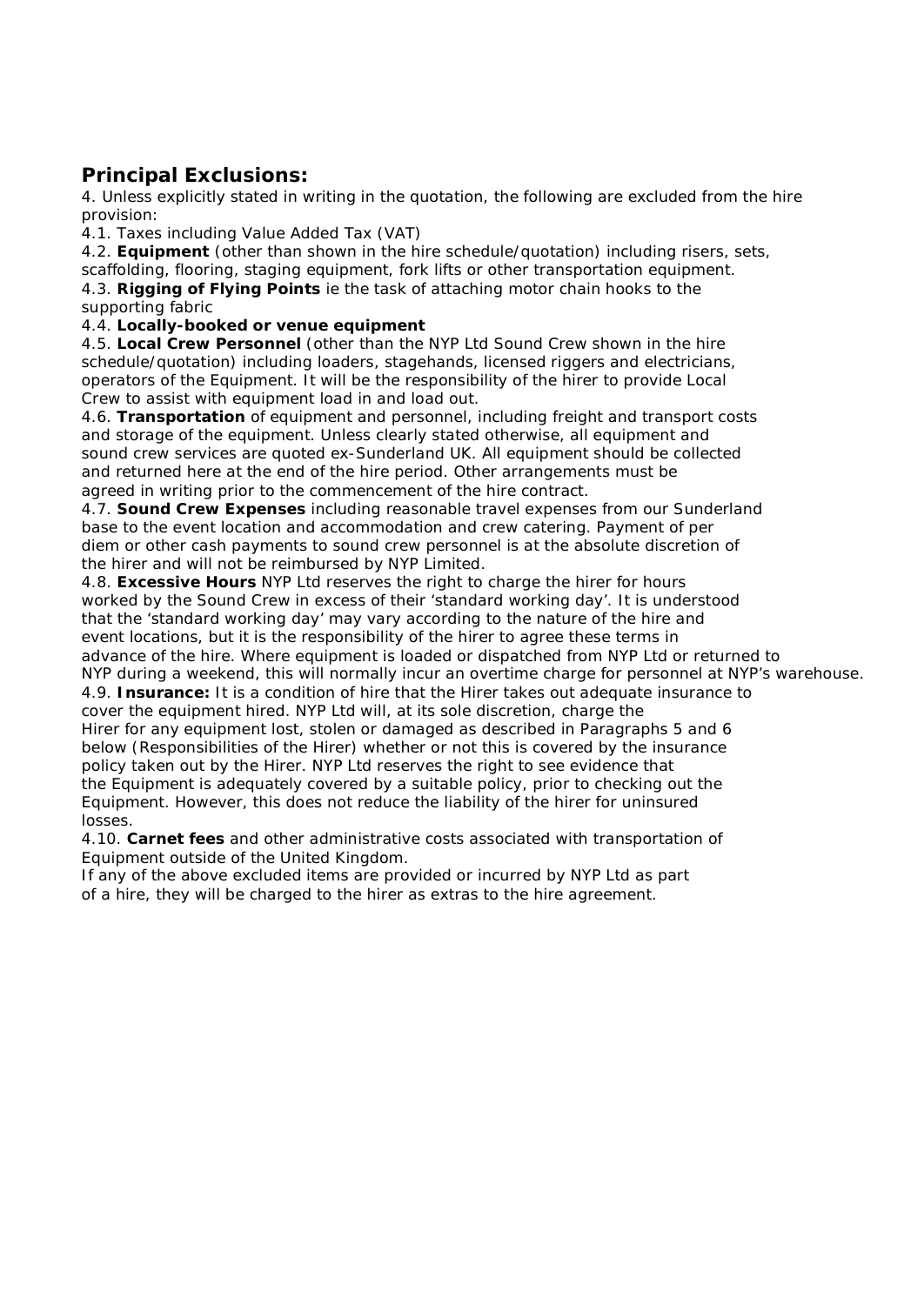## **Responsibilities of the Hirer:**

5. The Hirer assumes full responsibility for the Equipment from the time of checking out until checking in to NYP Ltd. The hirer is responsible for the safe keeping of equipment and is liable for any loss or damage caused to the Equipment during the period of hire. The hirer is responsible for providing suitable and adequate security arrangements for the safe keeping of the equipment during the period of hire. The hirer must take all necessary steps (at its own expense) to retain possession and control of the equipment and in the event of losing possession or control will take all necessary steps to recover the equipment.

5.1. Items of equipment are not to be used, and the Hirer will not permit them to be used, for any purpose for which they are not expressly designed.

5.2. Equipment is not to be altered or modified in any way without the prior consent of NYP Ltd. 5.3. Equipment is not to be hired, re-hired or sub-hired to any third party or parties, without the express written consent of NYP Ltd.

6. The cost of replacing or repairing the Equipment will be borne in full by the Hirer. Equipment lost, damaged or modified will be charged for at full hire rate until the loss is settled in full.

6.1. **Examples of loss/damage /modification** include (but are not limited to) the following:

• Damage by persons known or unknown, including audiences and artists (whether or not as part of the performance)

- Damage or loss caused by inadequate handling by third parties (including local crew)
- Damage by adverse weather conditions including water damage
- Loss due to theft on site or in transit
- Loss or damage during transportation
- Modifying cables by cutting and/or re-wiring plugs/sockets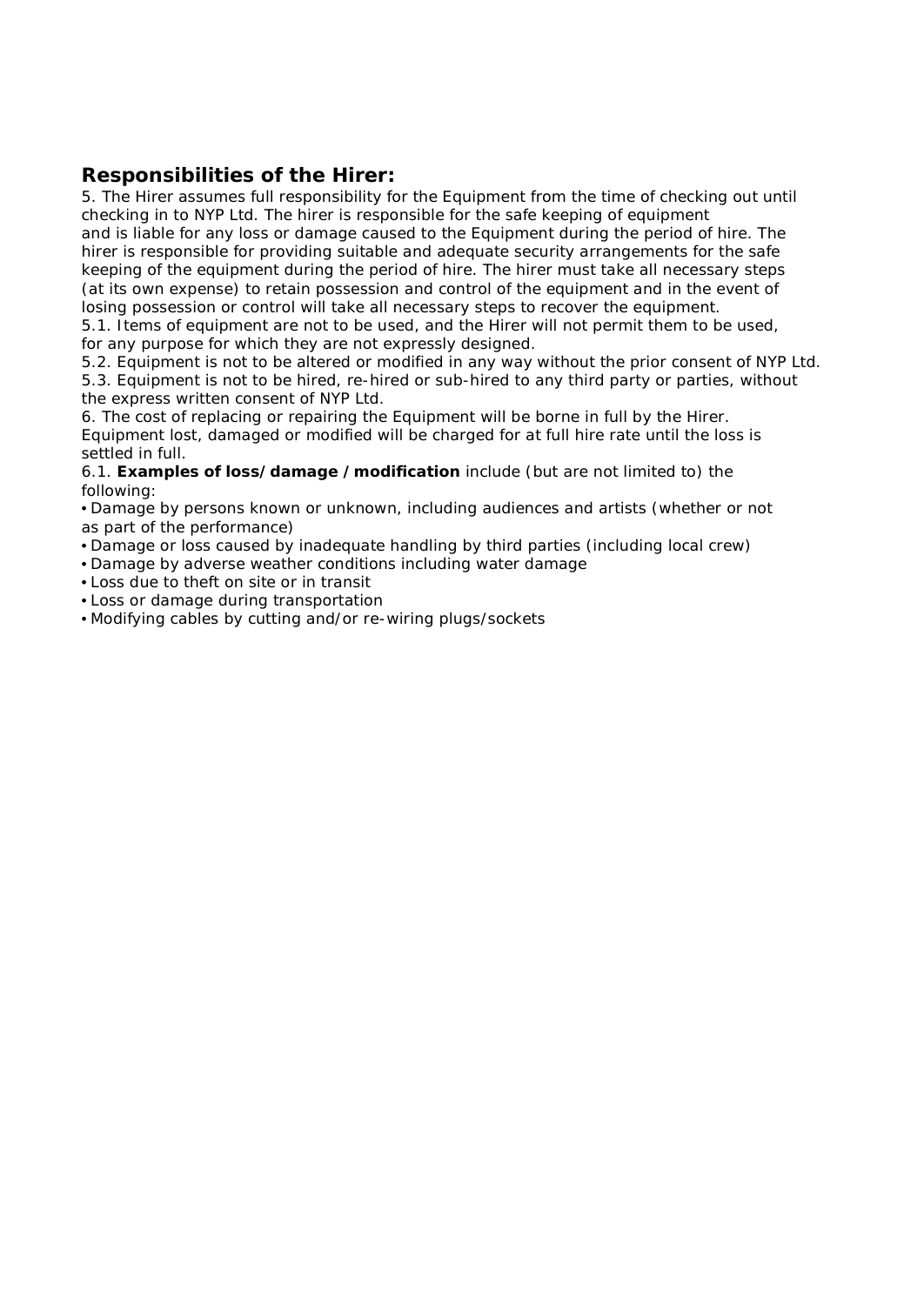#### **Hire Periods, Charges and Payments:**

7. **Hire Period:** Hire charges are calculated from the date of collection / delivery to the date of return to NYP Ltd. Permission for extending hire arrangements may be granted on request but must not be assumed. Availability and prices of Equipment may vary from our rate card or as advertised on our website and cannot be guaranteed for periods of extension.

8. **Weekends & Bank Holidays:** Where the hire start date or end date falls on a weekend or bank holiday, at the discretion of NYP Ltd, checking out may be done on the last working day prior to the hire start date and/or checking in may be done on the first working day after the hire end date. Checking out or checking in may in some circumstances be arranged outside of normal operating hours.

Terms & Conditions of Hire Page 4

9. **Hire Equipment Charges:** Hire charges are based on weekly rates, with the period of hire starting from the time of checking out by NYP Ltd at its Sunderland base, to the time of checking in by NYP, within the normal operating hours of the Company (10.00 am and 6.00 pm). Equipment checked out during operating hours on day 1, must be returned before 6.00 pm on the 7th day of hire, or a second week's hire will be incurred.

10. **Payments:** Payments must be made in full with cleared funds prior to checking out, unless the hirer has set up an account with NYP Ltd, in which case payments will be made according to the terms of the account and as stated on the invoice. Payments by Credit Card will incur a surcharge (currently this is levied at a rate of 2.5% for Personal Credit Cards and 3.0% for Business Credit Cards).

11. **Late Payments:** Where any discounts are offered or negotiated, any entitlement to discount will be forfeited if accounts are not paid by the due date. Furthermore, any accounts not paid by the due date will have an interest charge applied each month until payment is received in full. (The rate of interest is currently 2.5% per calendar month or part thereof – the rate applied will be stated on the invoice).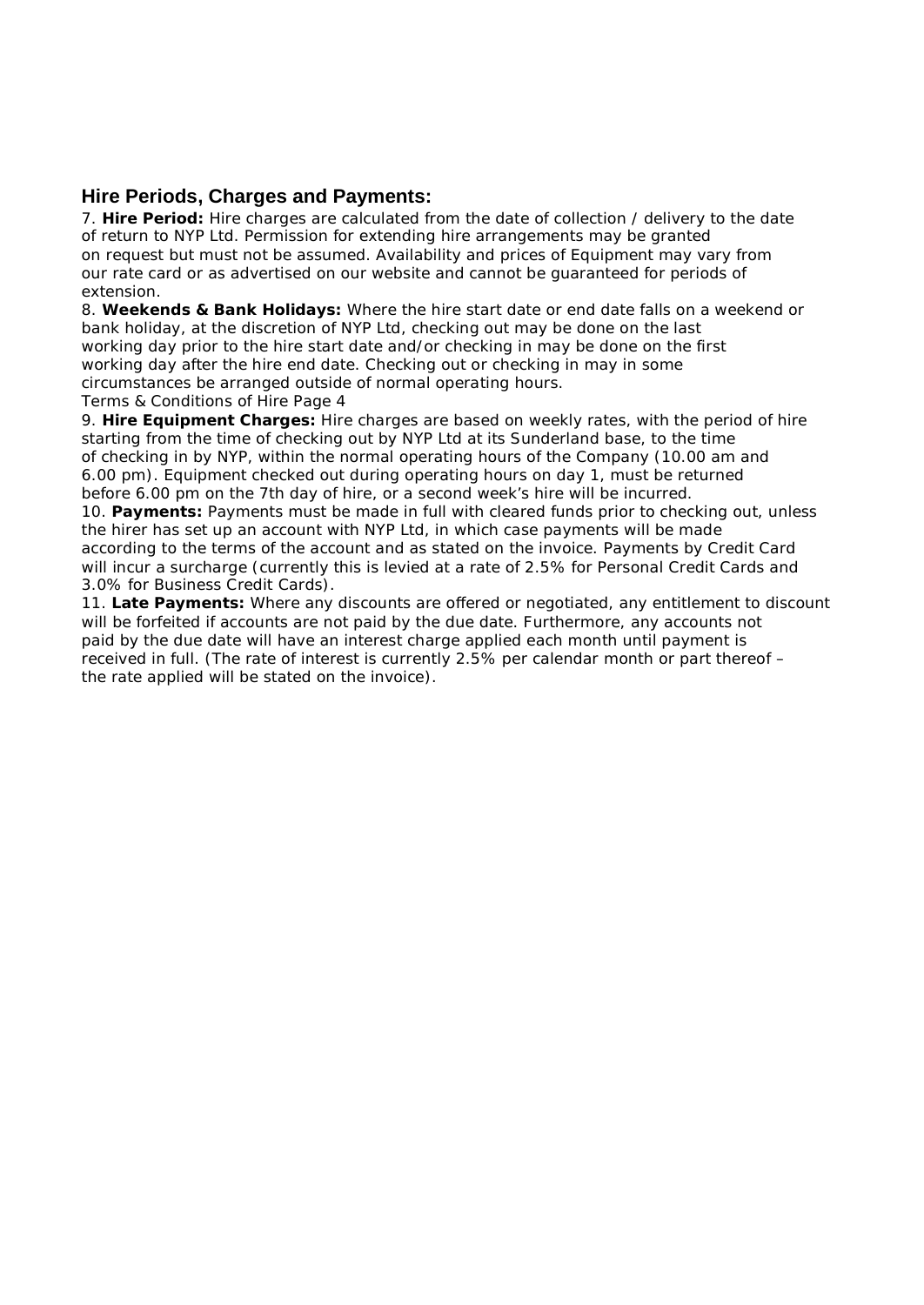## **Safe Working Provisions:**

12. **Health & Safety** Sound Crew and other Personnel supplied by NYP Limited must not be prevailed upon to act in any manner which is contrary to the method statements, risk assessments and codes of conduct issued by NYP. Full versions of these documents are available on request. In addition all contractors are instructed to follow established safe working practices and legal constraints and to refer to the NYP head office if they are instructed to operate in contravention of these.

13. **Site Access** It is the responsibility of the hirer to ensure there is adequate and safe access to a performance site. We reserve the right not to deliver equipment where we believe access to be unsafe. It is the responsibility of the hirer to inform NYP Ltd beforehand of any access issues and where possible take appropriate measures to reduce risk to our sound crew and equipment.

14. **Site Power** It is the hirer's responsibility to ensure provision of a safe, consistent and adequate electrical power supply. Where portable generators are used, these must be regulated and adequately grounded. Please contact us if you are unsure about what power will be required. Equipment damaged due to unsafe electrical equipment at the performance site shall be repaired or replaced at the expense of the hirer.

15. **Sound Pressure Levels** High Sound Pressure levels can cause permanent hearing damage. Repeated exposure can have a cumulative effect. Equipment provided by NYP Ltd can and does produce high enough sound pressure levels to cause hearing damage. NYP Limited cannot accept liability for any individual's failure to stay at an

appropriate distance from loudspeakers or failure to take any necessary steps to protect their own hearing. It is the responsibility of the hirer to ensure the safety, with regards to hearing, of the general public. Where appropriate you may wish to ensure that warning notices are displayed, hearing protection is issued, or safety barriers are erected.

16. **Local Licences:** The hirer is solely responsible for obtaining any licence, qualification or other authority, which may be required for the safe and legal operation of the Equipment hired and agrees to abide by all legal guidelines relating to the installation and operation of the Equipment.